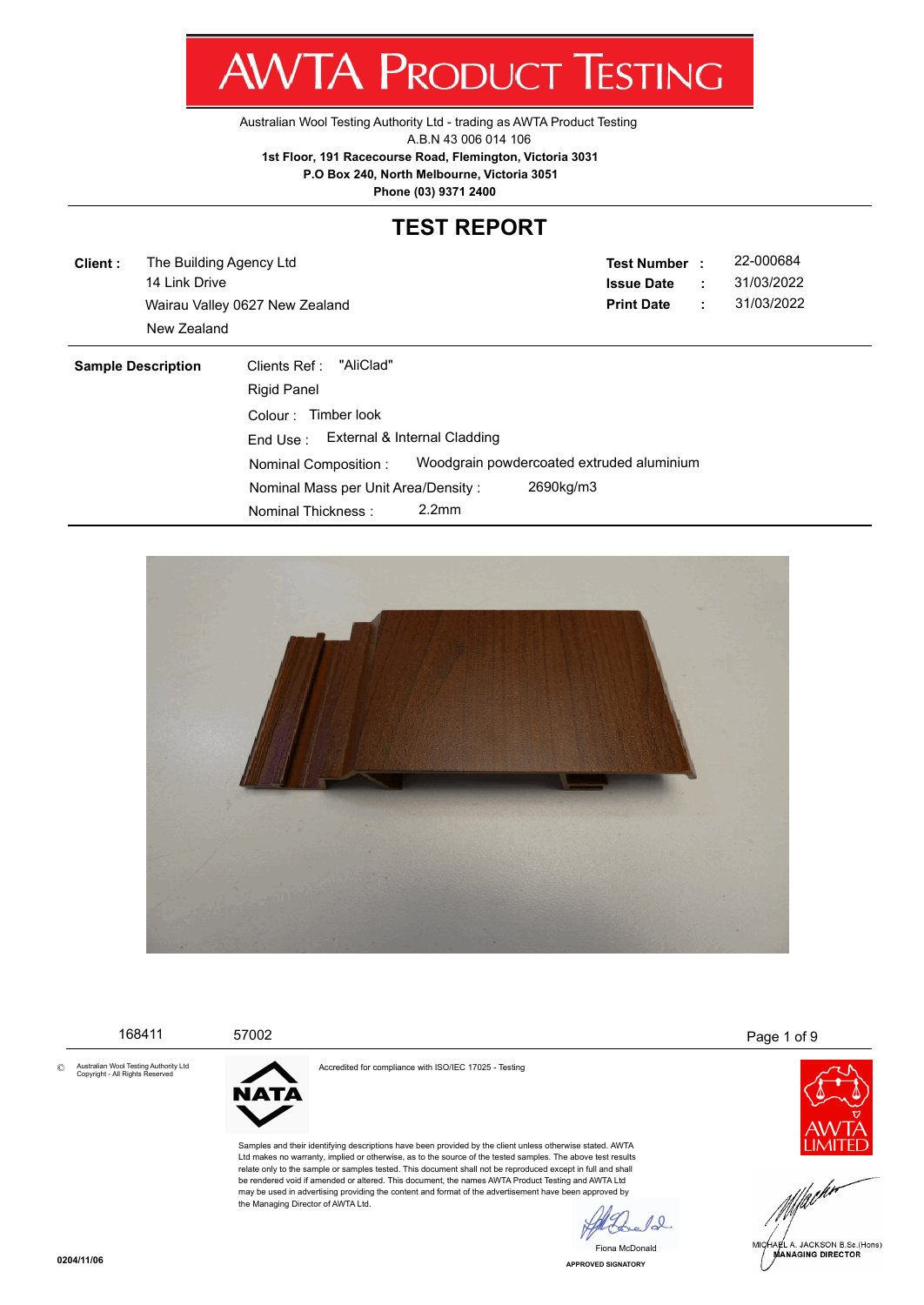7 WV I/VI NUDUCT IEJHNU

[Australian Wool Testing Authority Ltd - trading as AWTA Product Testing](http://www.awta.com.au/index.php/en/)

A.B.N 43 006 014 106

**1st Floor, 191 Racecourse Road, Flemington, Victoria 3031**

 **P.O Box 240, North Melbourne, Victoria 3051**

**Phone (03) 9371 2400**

#### **TEST REPORT**

| Client : | The Building Agency Ltd        | <b>Test Number</b> |        | 22-000684  |
|----------|--------------------------------|--------------------|--------|------------|
|          | 14 Link Drive                  | <b>Issue Date</b>  | п.,    | 31/03/2022 |
|          | Wairau Valley 0627 New Zealand | <b>Print Date</b>  | $\sim$ | 31/03/2022 |
|          | New Zealand                    |                    |        |            |

**ISO 5660.1-2015** Reaction to Fire Tests - Heat Release Smoke Production and Mass Loss Rate Part 1: Heat Release Rate (Cone Calorimeter Method) and Smoke Production Rate (Dynamic Measurement) Date Tested 31-03-2022

Face Tested **FACE** 

|                                  | Specimen |          |     |      |                   |
|----------------------------------|----------|----------|-----|------|-------------------|
|                                  |          | 2        | 3   | Mean |                   |
| Average Heat Release Rate        | fti      | fti      | fti | fti  | kW/m <sup>2</sup> |
| Average Specific extinction area |          |          |     | 32.4 |                   |
| Horizontal<br>Test orientation:  |          |          |     |      |                   |
|                                  |          | Specimen |     |      |                   |
|                                  | 1        | 2        | 3   | Mean |                   |

|                                                      |       | ∠     | J     | <b>IVICALI</b> |                   |
|------------------------------------------------------|-------|-------|-------|----------------|-------------------|
| Irradiance                                           | 50    | 50    | 50    | 50             | kW/m <sup>2</sup> |
| <b>Exhaust flow rate</b>                             | 0.024 | 0.024 | 0.024 | 0.024          | $m^3/s$           |
| Time to sustained flaming                            | fti   | fti   | fti   | fti            | sec               |
| Test duration                                        | 900   | 900   | 900   | 900            | sec               |
| Initial thickness                                    | 8.2   | 8.2   | 8.2   | 8.2            | mm                |
| Initial mass                                         | 148.1 | 146   | 149.5 | 147.9          | g                 |
| Mass at sustained flaming                            | n/a   | n/a   | n/a   | n/a            | g                 |
| Mass remaining                                       | 138.1 | 137.1 | 137.3 | 137.5          | g                 |
| Mass percentage pyrolysed                            |       |       |       |                |                   |
| <b>Total smoke Production</b><br>(Non Flaming phase) | 52.0  | 30.8  | 51.5  | 44.8           | $m^2/m^2$         |
| Total smoke Production<br>(Flaming phase)            | 0.0   | 0.0   | 0.0   |                | $m^2/m^2$         |

168411 57002 Page 2 of 9





the Managing Director of AWTA Ltd.

Accredited for compliance with ISO/IEC 17025 - Testing

Samples and their identifying descriptions have been provided by the client unless otherwise stated. AWTA Ltd makes no warranty, implied or otherwise, as to the source of the tested samples. The above test results relate only to the sample or samples tested. This document shall not be reproduced except in full and shall be rendered void if amended or altered. This document, the names AWTA Product Testing and AWTA Ltd may be used in advertising providing the content and format of the advertisement have been approved by





**APPROVED SIGNATORY** Fiona McDonald

 $\sqrt{2}$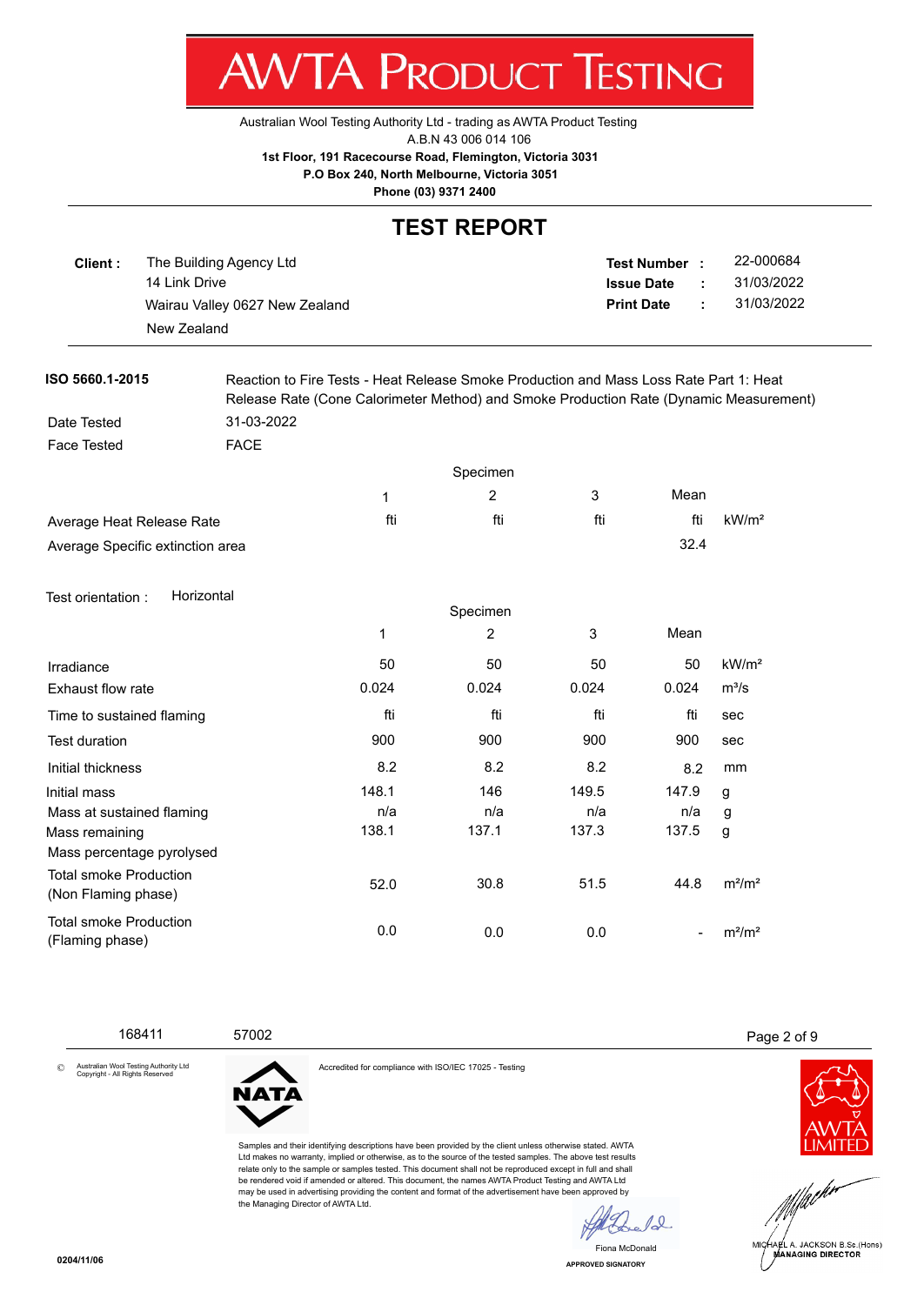

[Australian Wool Testing Authority Ltd - trading as AWTA Product Testing](http://www.awta.com.au/index.php/en/)

A.B.N 43 006 014 106

**1st Floor, 191 Racecourse Road, Flemington, Victoria 3031**

 **P.O Box 240, North Melbourne, Victoria 3051**

**Phone (03) 9371 2400**

# **TEST REPORT**

| Client:                                                                                                                                                                                                         | The Building Agency Ltd<br>14 Link Drive<br>Wairau Valley 0627 New Zealand<br>New Zealand |             |          | <b>Issue Date</b><br><b>Print Date</b>                              | Test Number : | 22-000684<br>31/03/2022<br>31/03/2022 |
|-----------------------------------------------------------------------------------------------------------------------------------------------------------------------------------------------------------------|-------------------------------------------------------------------------------------------|-------------|----------|---------------------------------------------------------------------|---------------|---------------------------------------|
| Total smoke Production                                                                                                                                                                                          | (Non Flaming & Flaming phase)                                                             | 52.0        | 30.8     | 51.5                                                                | 44.8          | $m^2/m^2$                             |
| Specimen Surface area                                                                                                                                                                                           |                                                                                           |             |          |                                                                     |               |                                       |
|                                                                                                                                                                                                                 | C-Factor (Calibration Constant)                                                           | 0.037714    | 0.037714 | 0.03694                                                             |               |                                       |
| Additional Observations                                                                                                                                                                                         |                                                                                           |             |          | Transitory flaming and flashing observed, but no sustained ignition |               |                                       |
| Difficulties Encountered during Testing                                                                                                                                                                         |                                                                                           | <b>NONE</b> |          |                                                                     |               |                                       |
|                                                                                                                                                                                                                 | fti = failed to ignite                                                                    |             |          |                                                                     |               |                                       |
| These test results relate only to the behaviour of the product under the<br>conditions of the test, they are not intended to be the sole criterion for<br>assessment of performance under real fire conditions. |                                                                                           |             |          |                                                                     |               |                                       |
| Samples were loose laid onto a substrate of 6mm thick cement sheeting prior to<br>testing.                                                                                                                      |                                                                                           |             |          |                                                                     |               |                                       |
| Specimen failed to ignite                                                                                                                                                                                       |                                                                                           |             |          |                                                                     |               |                                       |
|                                                                                                                                                                                                                 | Modified: Results calculated with data captured to 900 seconds in accordance with NZBC    |             |          |                                                                     |               |                                       |

168411 57002 Page 3 of 9





Accredited for compliance with ISO/IEC 17025 - Testing



 $\ell_{\infty}$ 

**APPROVED SIGNATORY** Fiona McDonald



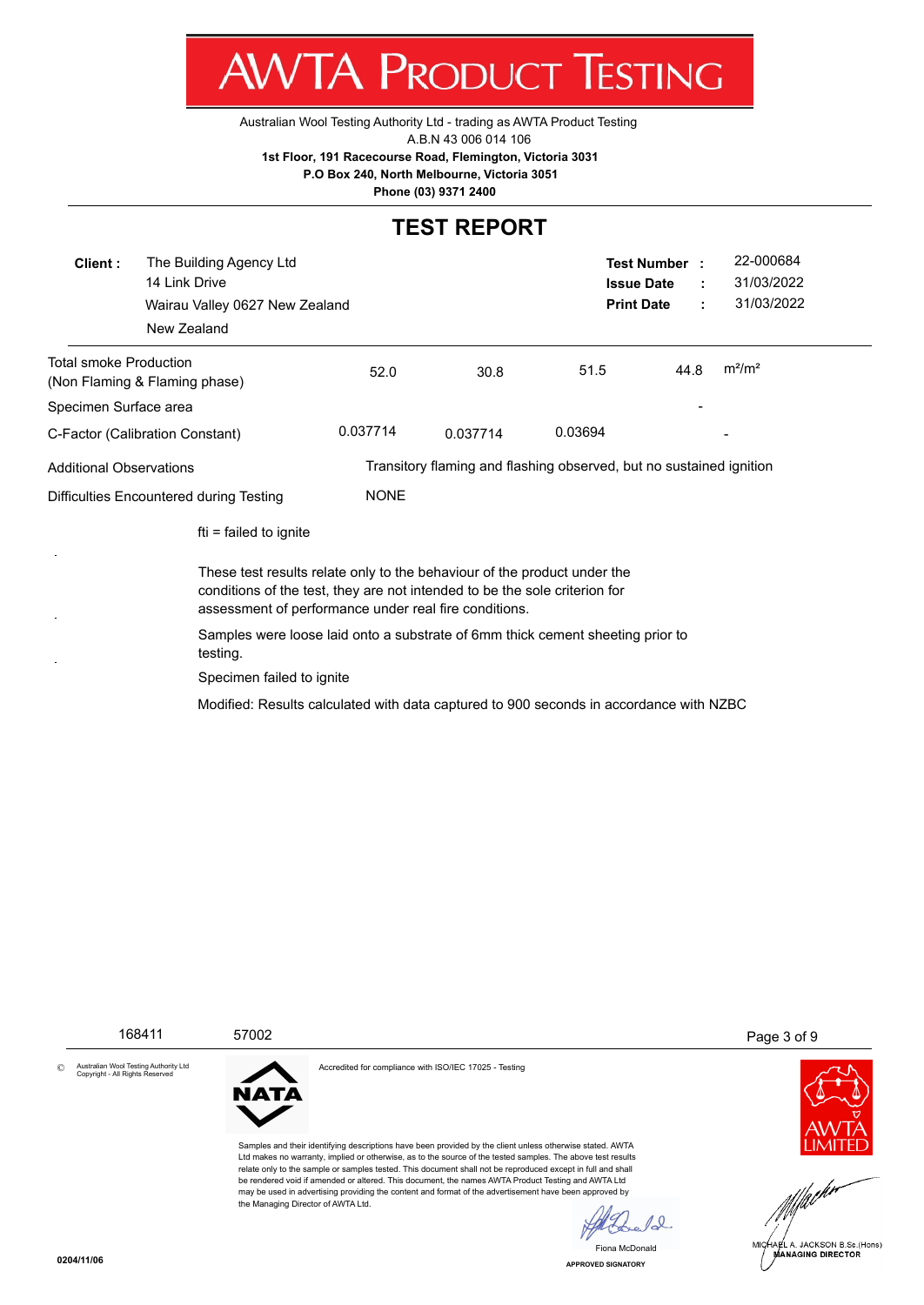

[Australian Wool Testing Authority Ltd - trading as AWTA Product Testing](http://www.awta.com.au/index.php/en/)

A.B.N 43 006 014 106

**1st Floor, 191 Racecourse Road, Flemington, Victoria 3031**

 **P.O Box 240, North Melbourne, Victoria 3051**

**Phone (03) 9371 2400**

#### **TEST REPORT**

**Client :** 14 Link Drive Wairau Valley 0627 New Zealand **Print Date :** 31/03/2022 The Building Agency Ltd New Zealand

**Test Number : Issue Date :** 22-000684 31/03/2022



Ltd makes no warranty, implied or otherwise, as to the source of the tested samples. The above test results relate only to the sample or samples tested. This document shall not be reproduced except in full and shall be rendered void if amended or altered. This document, the names AWTA Product Testing and AWTA Ltd may be used in advertising providing the content and format of the advertisement have been approved by the Managing Director of AWTA Ltd.

 $10^{-1}$ 

**APPROVED SIGNATORY** Fiona McDonald

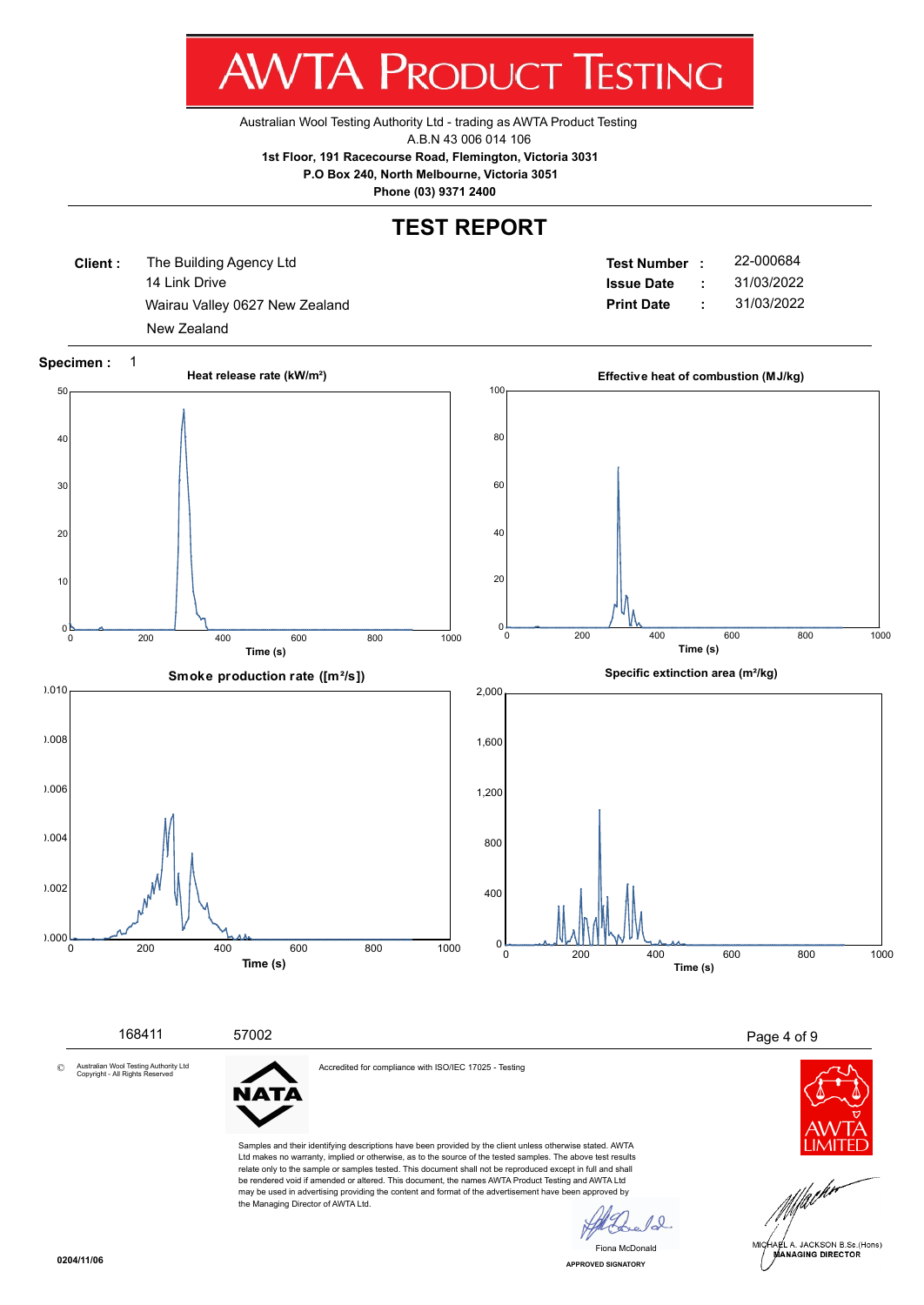w v  $\mathbf{I}$ ш NUDUCT п ש

[Australian Wool Testing Authority Ltd - trading as AWTA Product Testing](http://www.awta.com.au/index.php/en/)

A.B.N 43 006 014 106

**1st Floor, 191 Racecourse Road, Flemington, Victoria 3031**

 **P.O Box 240, North Melbourne, Victoria 3051**

**Phone (03) 9371 2400**

# **TEST REPORT**

**Client :** 14 Link Drive Wairau Valley 0627 New Zealand **Print Date :** 31/03/2022 The Building Agency Ltd New Zealand

**Test Number : Issue Date :** 22-000684 31/03/2022



 168411 57002 Page 5 of 9 Accredited for compliance with ISO/IEC 17025 - Testing Australian Wool Testing Authority Ltd Copyright - All Rights Reserved **NATA** Samples and their identifying descriptions have been provided by the client unless otherwise stated. AWTA Ltd makes no warranty, implied or otherwise, as to the source of the tested samples. The above test results relate only to the sample or samples tested. This document shall not be reproduced except in full and shall be rendered void if amended or altered. This document, the names AWTA Product Testing and AWTA Ltd may be used in advertising providing the content and format of the advertisement have been approved by the Managing Director of AWTA Ltd.  $10^{-1}$ 



©

**APPROVED SIGNATORY** Fiona McDonald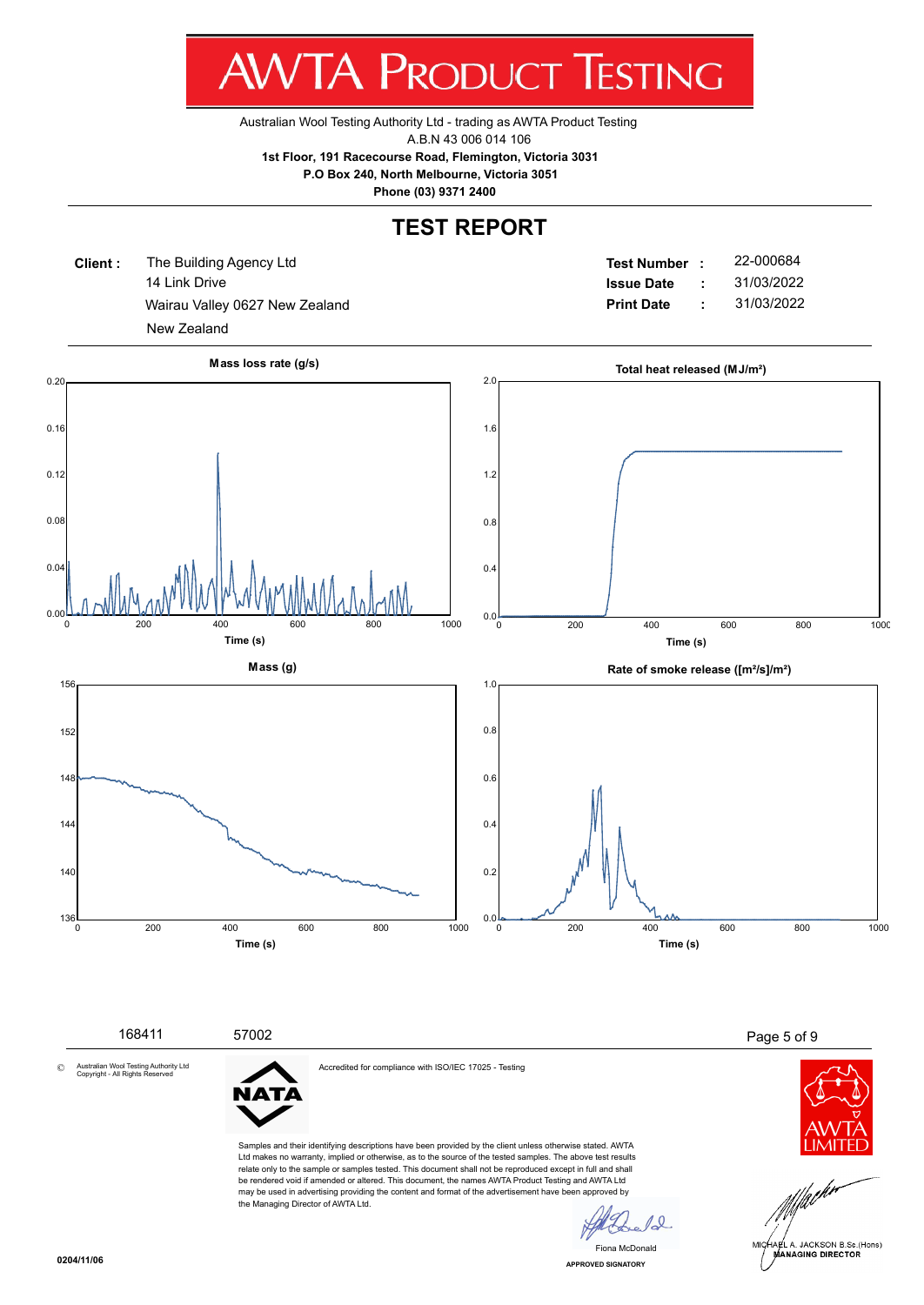w v  $\mathbf{L}$ **1** NUDUCT 1 E.J ш ש

[Australian Wool Testing Authority Ltd - trading as AWTA Product Testing](http://www.awta.com.au/index.php/en/)

A.B.N 43 006 014 106

**1st Floor, 191 Racecourse Road, Flemington, Victoria 3031**

 **P.O Box 240, North Melbourne, Victoria 3051**

**Phone (03) 9371 2400**

# **TEST REPORT**

**Client :** 14 Link Drive Wairau Valley 0627 New Zealand **Print Date :** 31/03/2022 The Building Agency Ltd New Zealand

**Test Number : Issue Date :** 22-000684 31/03/2022



**APPROVED SIGNATORY** Fiona McDonald

 $\overline{0}$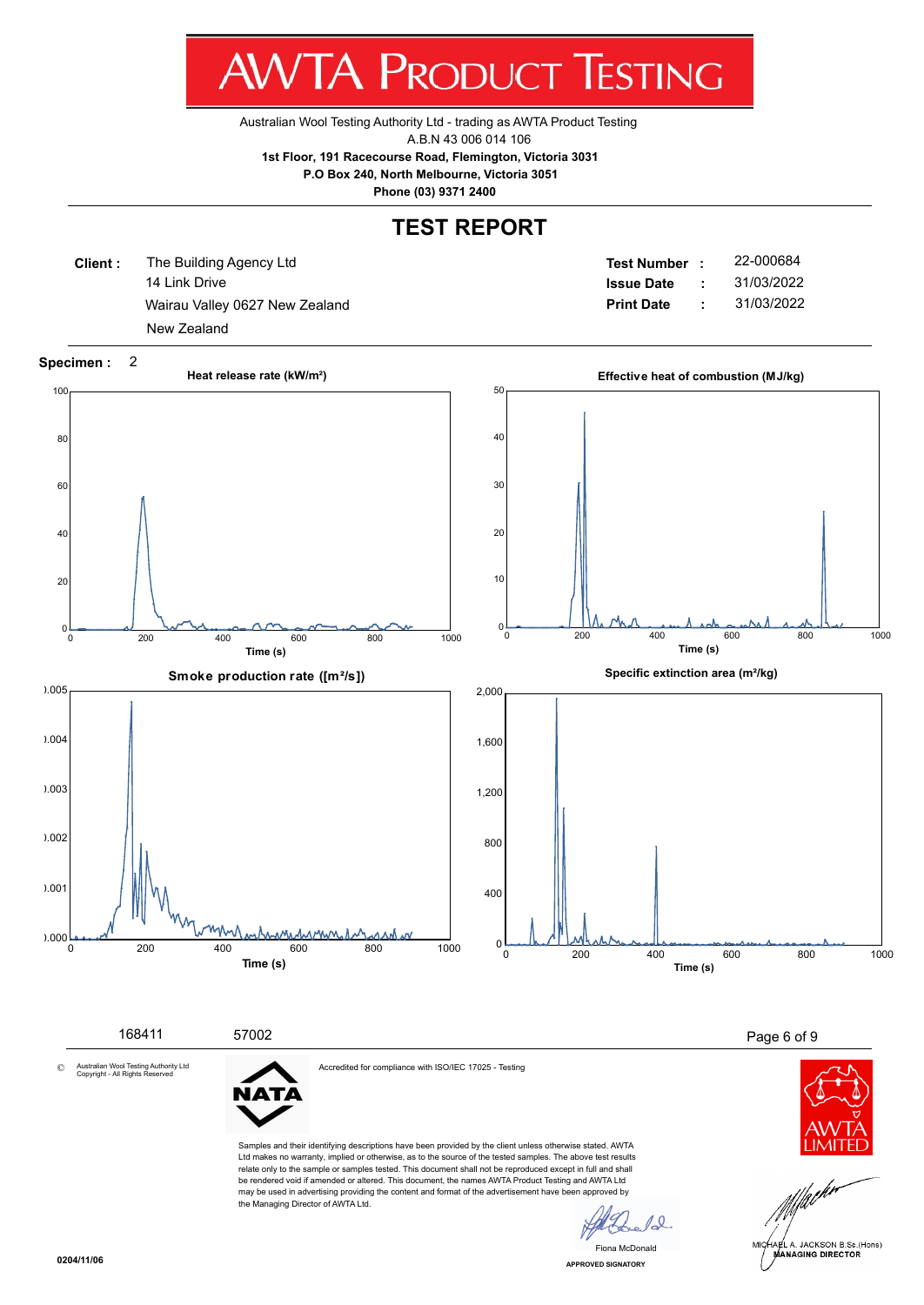w v л ш N ハート ш ש

[Australian Wool Testing Authority Ltd - trading as AWTA Product Testing](http://www.awta.com.au/index.php/en/)

A.B.N 43 006 014 106

**1st Floor, 191 Racecourse Road, Flemington, Victoria 3031**

 **P.O Box 240, North Melbourne, Victoria 3051**

**Phone (03) 9371 2400**

# **TEST REPORT**

**Client :** 14 Link Drive Wairau Valley 0627 New Zealand **Print Date :** 31/03/2022 The Building Agency Ltd New Zealand

**Test Number : Issue Date :** 22-000684 31/03/2022





**APPROVED SIGNATORY** Fiona McDonald

©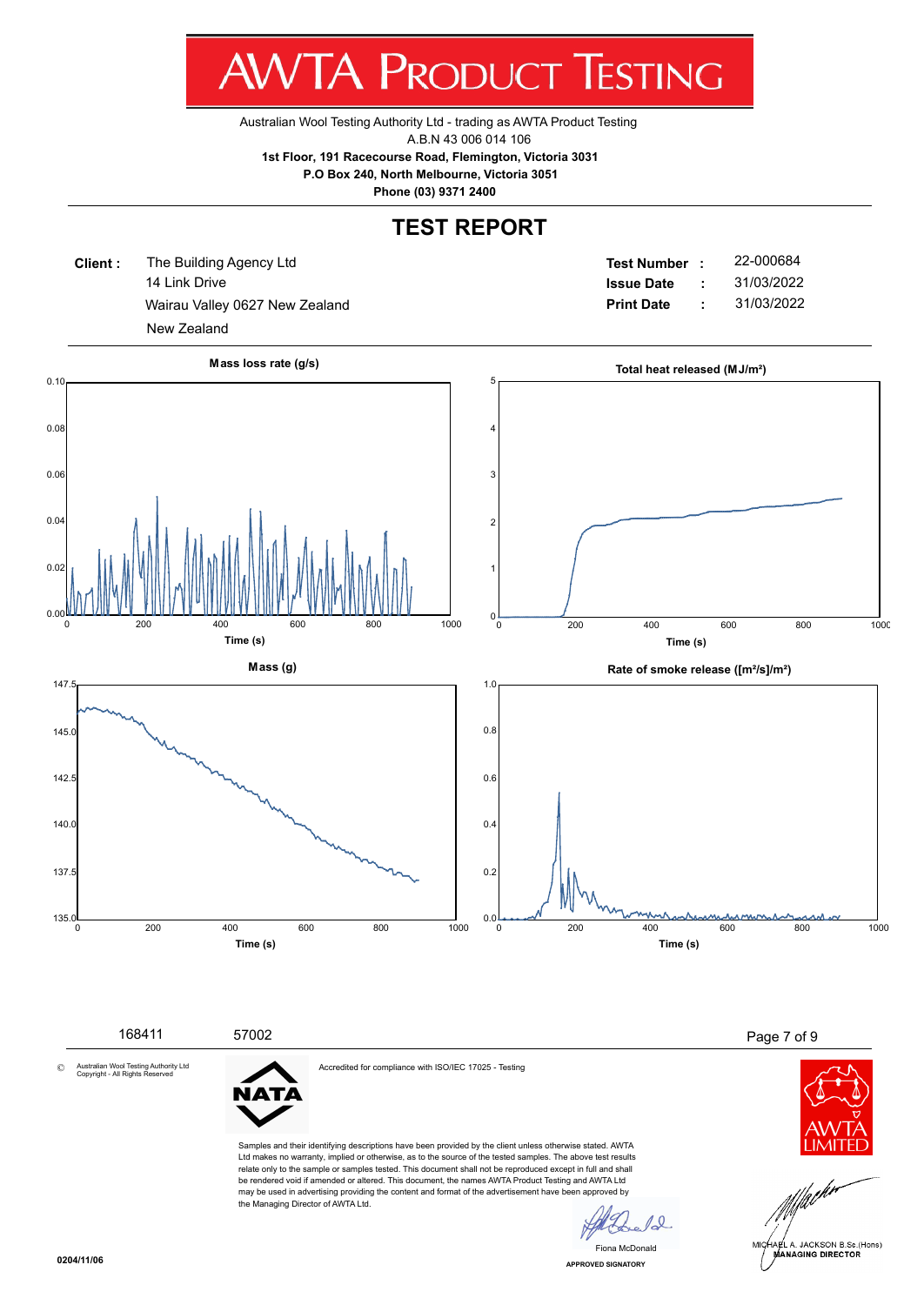w v  $\mathbf{I}$ ш NUDUCT нμ н ש

[Australian Wool Testing Authority Ltd - trading as AWTA Product Testing](http://www.awta.com.au/index.php/en/)

A.B.N 43 006 014 106

**1st Floor, 191 Racecourse Road, Flemington, Victoria 3031**

 **P.O Box 240, North Melbourne, Victoria 3051**

**Phone (03) 9371 2400**

# **TEST REPORT**

**Client :** 14 Link Drive Wairau Valley 0627 New Zealand **Print Date** : 31/03/2022 The Building Agency Ltd New Zealand

**Test Number : Issue Date :** 22-000684 31/03/2022



may be used in advertising providing the content and format of the advertisement have been approved by

the Managing Director of AWTA Ltd.

 $\overline{0}$ Fiona McDonald**APPROVED SIGNATORY**